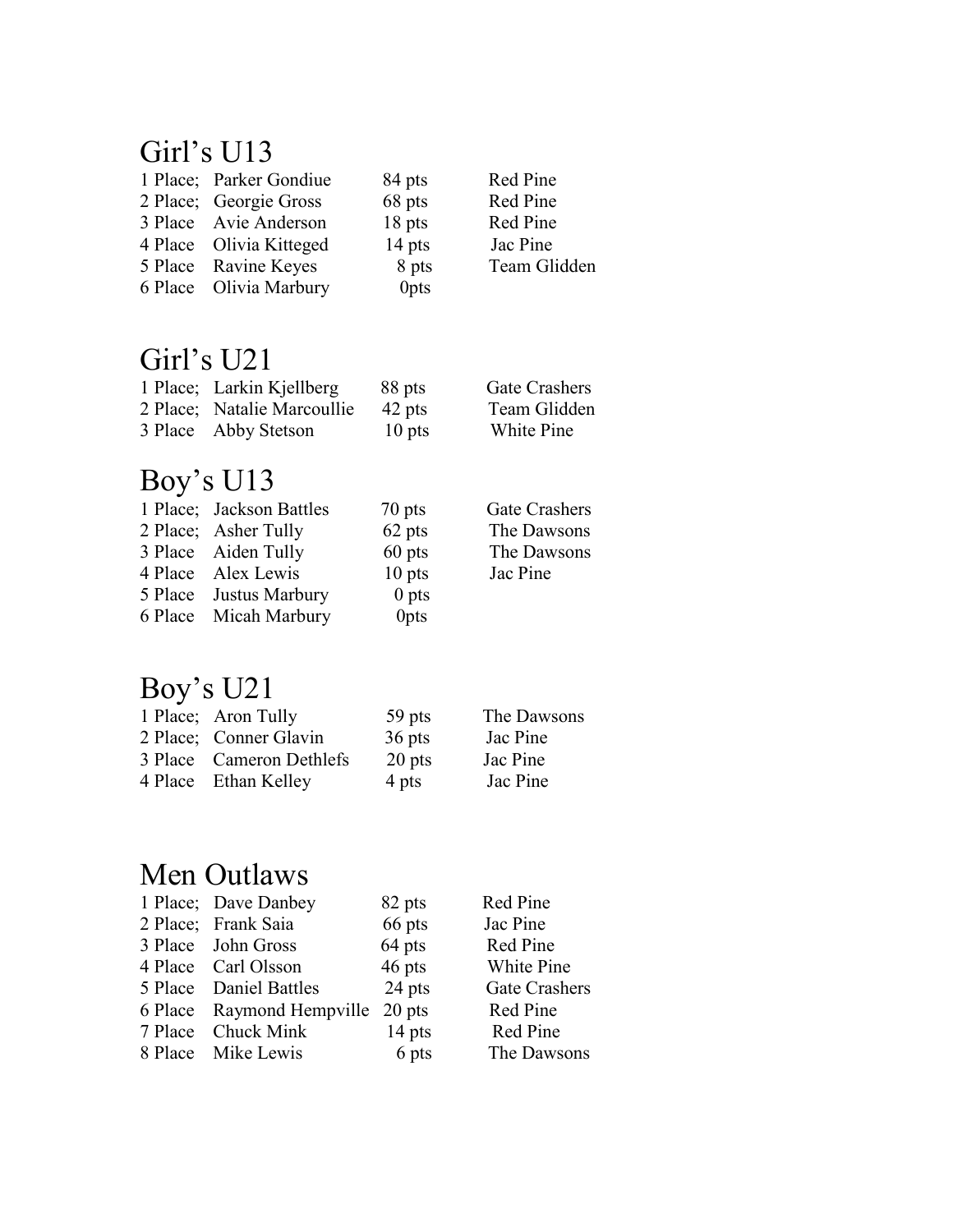#### Woman's Outlaws

|          | 1 Place; Emily Matheiu | 90 pts           |
|----------|------------------------|------------------|
| 2 Place; | <b>Aspen Coutore</b>   | 68 pts           |
| 3 Place  | Suzy Kjellberg         | 62 pts           |
| 4 Place  | Paula Martin           | 48 pts           |
| 5 Place  | Olivia Neville         | 22 pts           |
| 5 Place  | Nancy Blaine           | 22 pts           |
| 7 Place  | Nicole Keyes           | $16$ pts         |
| 8 Place  | Samantha Marbury       | $0$ pts          |
| 9 Place  | Tara Anderson          | 0 <sub>pts</sub> |
| 10 Place | Jannifer Schraut       | 0 Pts            |

Eaton Crows Eaton Crows Gate Crashers The Dawsons Eaton Crows Gate Crashers Team Glidden

# Men's Miners

| 1 Place; Bjorn Sage     | 68 pts | <b>Eaton Crows</b>   |
|-------------------------|--------|----------------------|
| 2 Place; Don Meek       | 62 pts | The Dawsons          |
| 3 Place Pete Colella    | 58 pts | White Pine           |
| 4 Place David Glidden   | 50 pts | Team Glidden         |
| 5 Place Mike Brink      | 46 pts | White Pine           |
| 6 Place Gregg Cronin    | 44 pts | Team Glidden         |
| 7 Place Steve Gillespie | 32 pts | Team Glidden         |
| 8 Place Josh Battles    | 20 pts | <b>Gate Crashers</b> |
| 9 Place Tim Aronld      | 4 pts  | Red Pine             |
|                         |        |                      |

#### Women's Riders

| 1 Place; Jane Beardsley | 84 pts | Jac Pine      |
|-------------------------|--------|---------------|
| 2 Place; Peggy Cromwell | 62 pts | Gate Crashers |

#### Men's Riders

| 1 Place; Ben Whipple  | 84 pts | Team Glidden |
|-----------------------|--------|--------------|
| 2 Place; Mathew Kelly | 72 pts | Eaton Crows  |

# Men's Trappers

|  | 1 Place; Joe Kingston | 84 pts | <b>Gate Crashers</b> |
|--|-----------------------|--------|----------------------|
|--|-----------------------|--------|----------------------|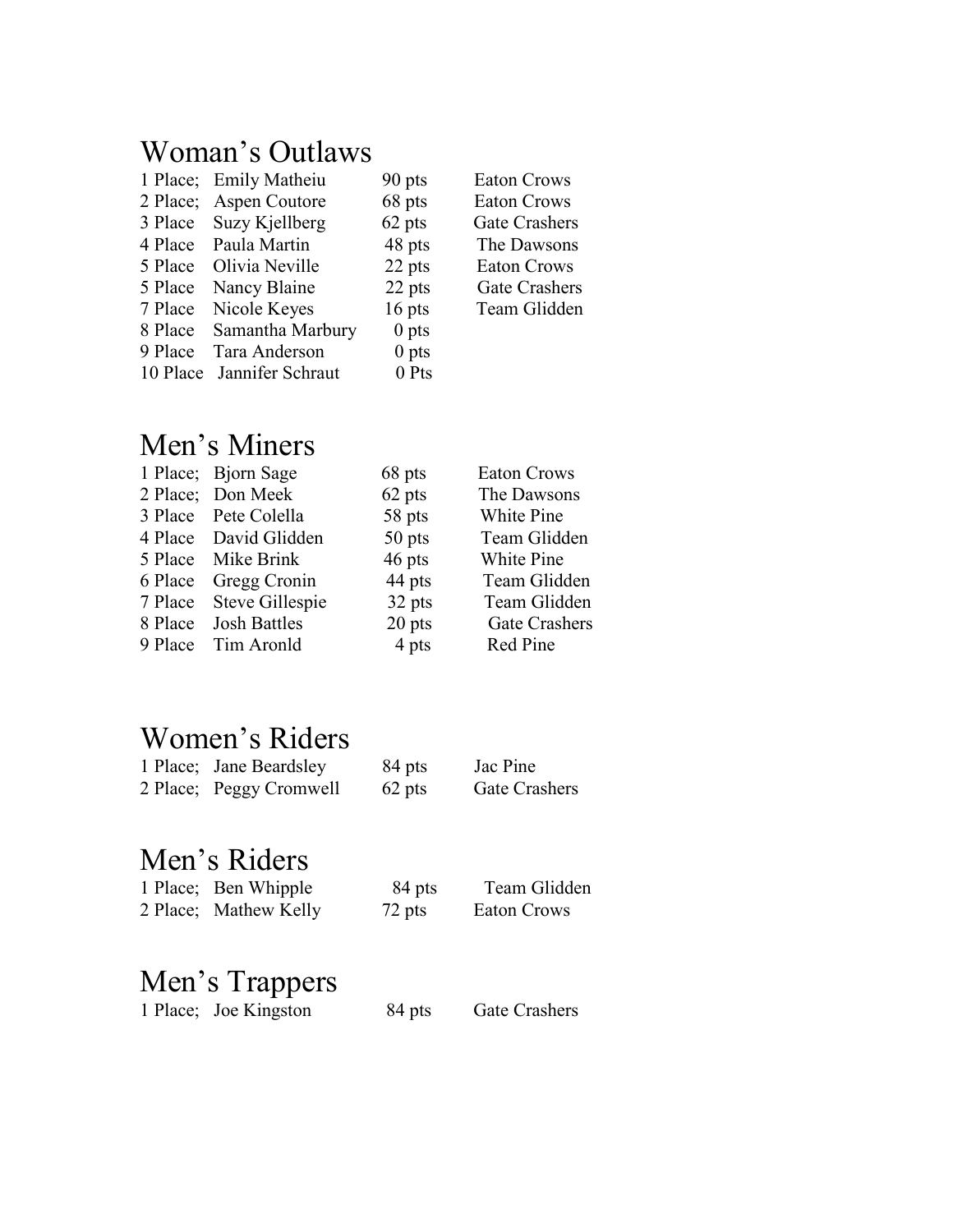#### Woman's Prospectors

| 1 Place; Sarah Boyer    | 66 pts |
|-------------------------|--------|
| 2 Place; Amy Lundquist  | 54 pts |
| 3 Place Brenda LaPointe | 50 pts |
| 4 Place Katie Warren    | 46 pts |
| 4 Place Arielle Neville | 46 pts |
| 6 Place Carlie Mayo     | 34 pts |

Team Glidden Jac Pine Gate Crashers The Dawsons Eaton Crows Red Pine

#### Men's Prospectors

| 1 Place; Peter Colbath   | 58 pts |
|--------------------------|--------|
| 2 Place; Marshiel Cassel | 54 pts |
| 3 Place Denny Cromwell   | 46 pts |
| 4 Place Brian McAllister | 42 pts |
| 5 Place Mike Davis       | 40 pts |
| 6 Place Todd Keyes       | 30 pts |
| 7 Place Paul Tully       | 28 pts |
| 7 Place Kevin French     | 28 pts |
|                          |        |

#### Woman's Golddiggers

| 1 Place; Mandy Gillespie | 82 pts |
|--------------------------|--------|
| 2 Place; Moselle Spiller | 74 pts |
| 3 Place Nancy Dowing     | 8 pts  |

White Pine Eaton Crows Gate Crashers The DawsonsTeam Glidden White Pine Team Dawsons The Dawsons Jac Pine

Team Glidden Eaton Crows Red Pine

### Men's Golddiggers

| 82 pts<br>1 Place; Hunter Haynes     | <b>Eaton Crows</b> |
|--------------------------------------|--------------------|
| 64 pts<br>2 Place; Dan LaPointe      | Gate Crasher       |
| 62 pts<br>3 Place Issak Wellinghurst | <b>Eaton Crows</b> |
| 36 pts<br>4 Place John Paradis       | White Pine         |
| 28 pts<br>5 Place Jim Hayford        | Jac Pine           |
| 20 pts<br>6 Place Aaron Morong       | Jac Pine           |
| 4 pts<br>7 Place Chris Morgan        | White Pine         |

Prashers